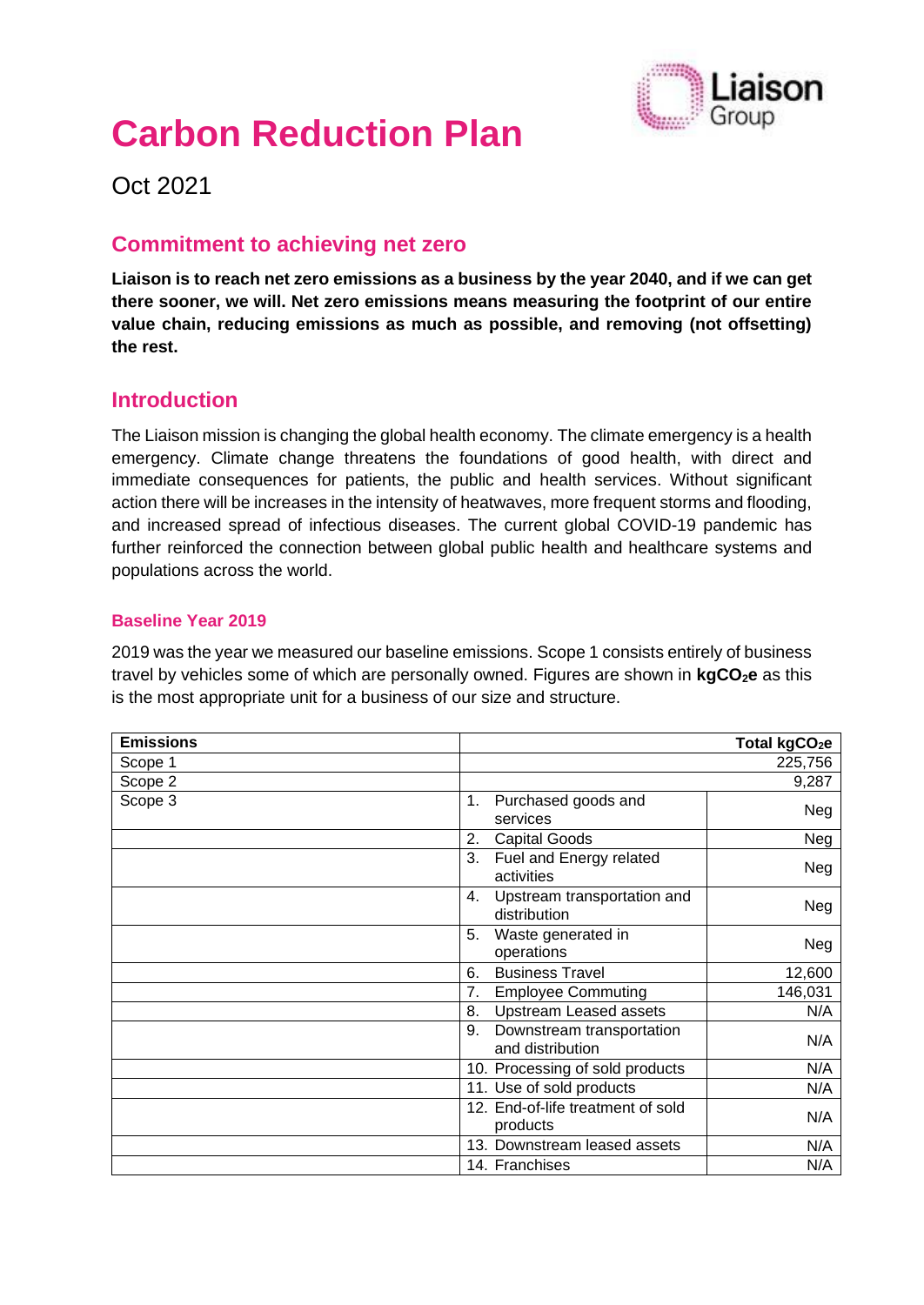

|                        | 15. Investments | N/A     |
|------------------------|-----------------|---------|
| <b>Total emissions</b> |                 | 393,674 |
| <b>Notes</b>           |                 |         |

Neg – these areas have been reviewed and the amount of emissions are considered negligible

N/A – these areas are not applicable to our business services. We will keep under review to ensure they do not become applicable in the future

## **Current Emissions Reporting 2020**

2020 reflects the reductions achieved through the implementation of various policies to reduce emissions. The full effect of some of these actions will not be seen until measurements are made for 2021. Figures are shown in **kgCO2e** as this is the most appropriate unit for a business of our size and structure.

| <b>Emissions</b>       |                                                     | Total kgCO <sub>2</sub> e |
|------------------------|-----------------------------------------------------|---------------------------|
| Scope 1                |                                                     | 51,090                    |
| Scope 2                |                                                     | 9,097                     |
| Scope 3                | 1. Purchased goods and<br>services                  | Neg                       |
|                        | 2.<br><b>Capital Goods</b>                          | Neg                       |
|                        | 3.<br>Fuel and Energy related<br>activities         | Neg                       |
|                        | Upstream transportation<br>4.<br>and distribution   | Neg                       |
|                        | 5.<br>Waste generated in<br>operations              | Neg                       |
|                        | <b>Business Travel</b><br>6.                        | 12,600                    |
|                        | 7.<br><b>Employee Commuting</b>                     | 34,948                    |
|                        | <b>Upstream Leased assets</b><br>8.                 | N/A                       |
|                        | Downstream transportation<br>9.<br>and distribution | N/A                       |
|                        | 10. Processing of sold products                     | N/A                       |
|                        | 11. Use of sold products                            | N/A                       |
|                        | 12. End-of-life treatment of sold<br>products       | N/A                       |
|                        | 13. Downstream leased assets                        | N/A                       |
|                        | 14. Franchises                                      | N/A                       |
|                        | 15. Investments                                     | N/A                       |
| <b>Total emissions</b> |                                                     | 107,735                   |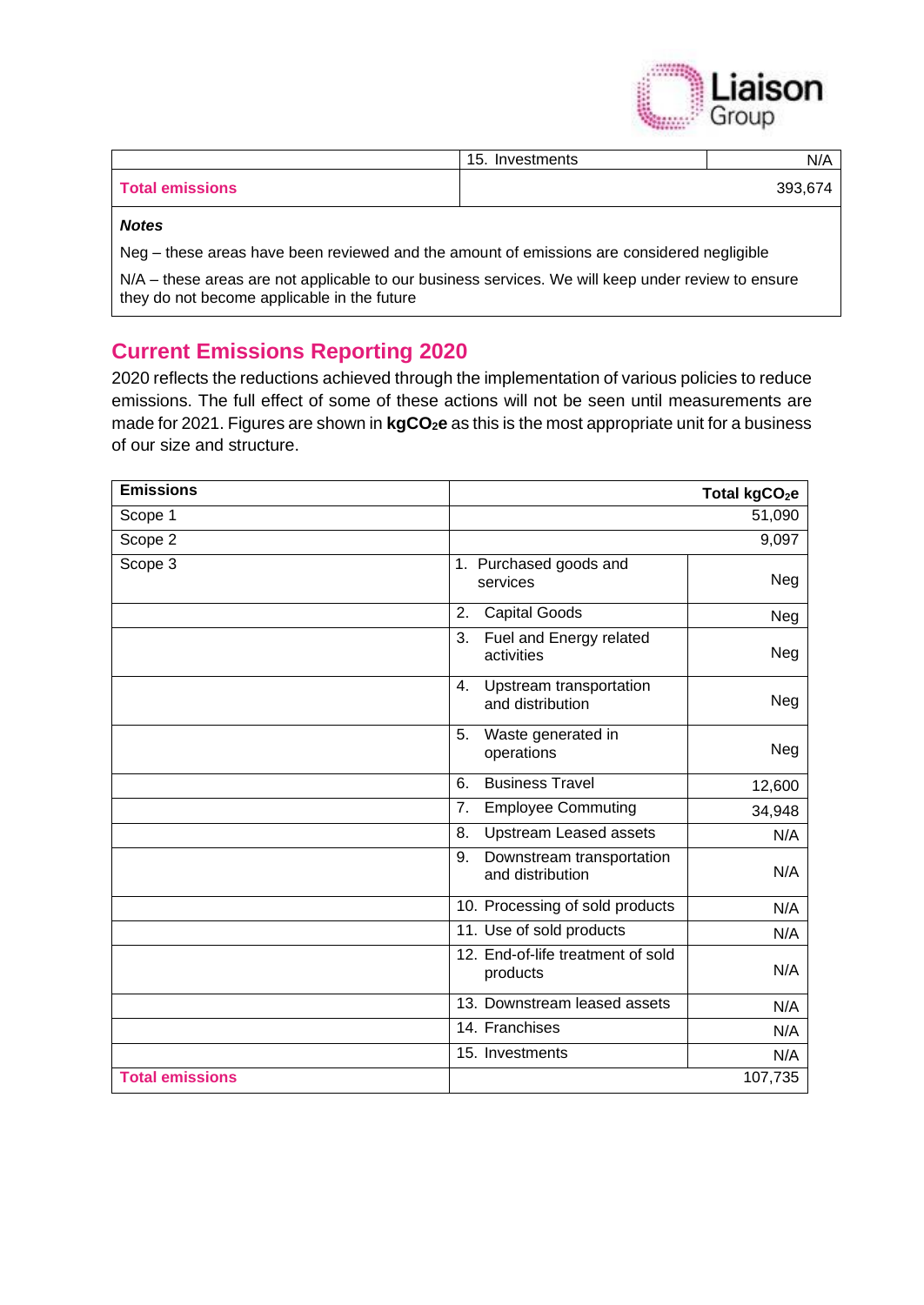

# **Emissions reduction targets**

Liaison has developed a plan to reduce to net zero by 2040. The plan includes significant measures to reduce the major contributors identified in the baseline as well as other actions to ensure that all emissions from supply chain and waste are also managed.

We plan to reduce emissions by 40% by 2025 and 80% by 2030 as a minimum.

The plan together with the performance in 2020 are shown in the chart below.

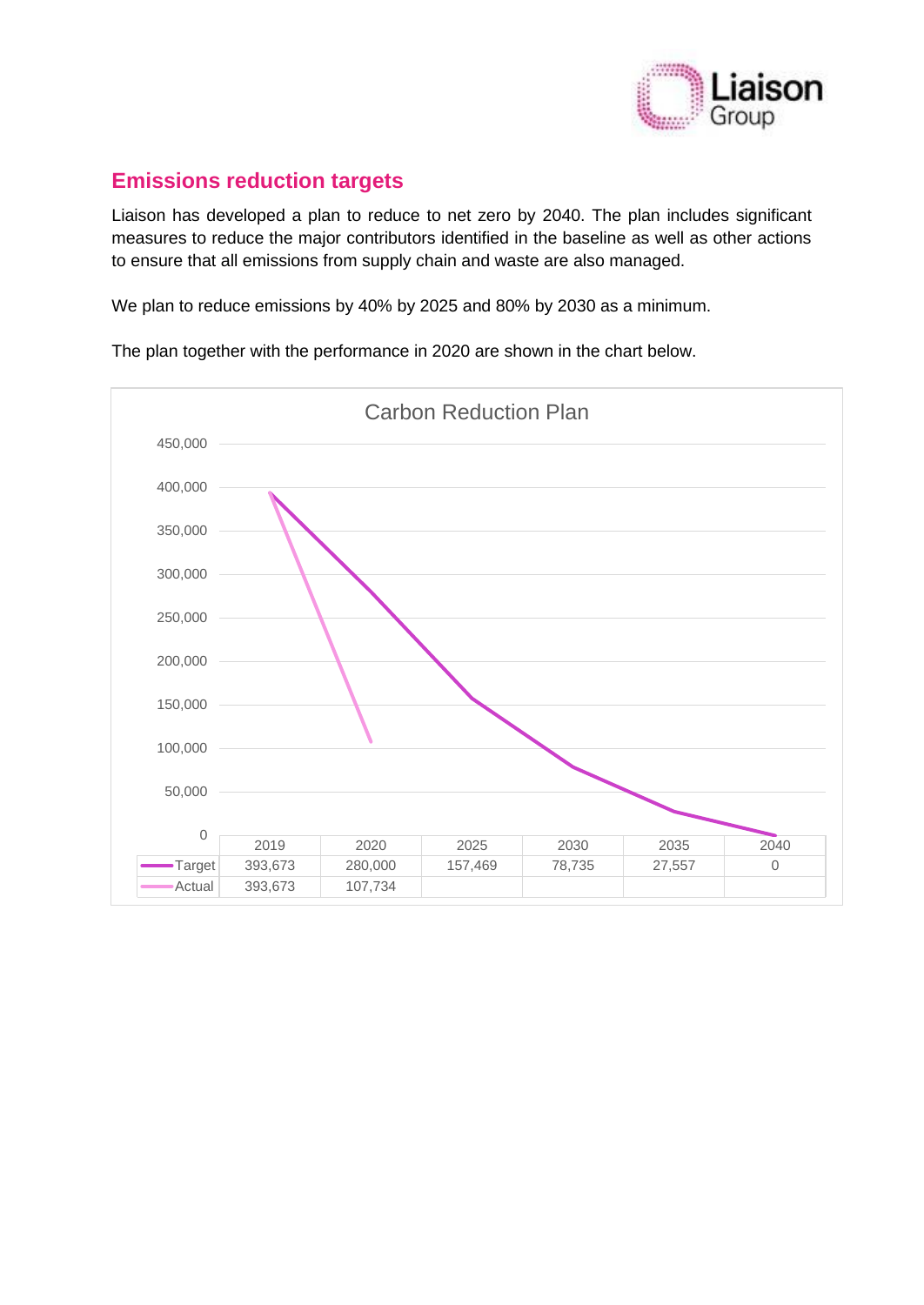

# **Baseline Emissions Footprint**

Baseline emissions are a record of the greenhouse gases that have been produced in the past and were produced prior to the introduction of any strategies to reduce emissions. Baseline emissions are the reference point against which emissions reduction can be measured.

Liaison measured its baseline in 2019 and measures against this baseline. As a service provider the majority of emissions are related to business and staff travel as shown in the chart below

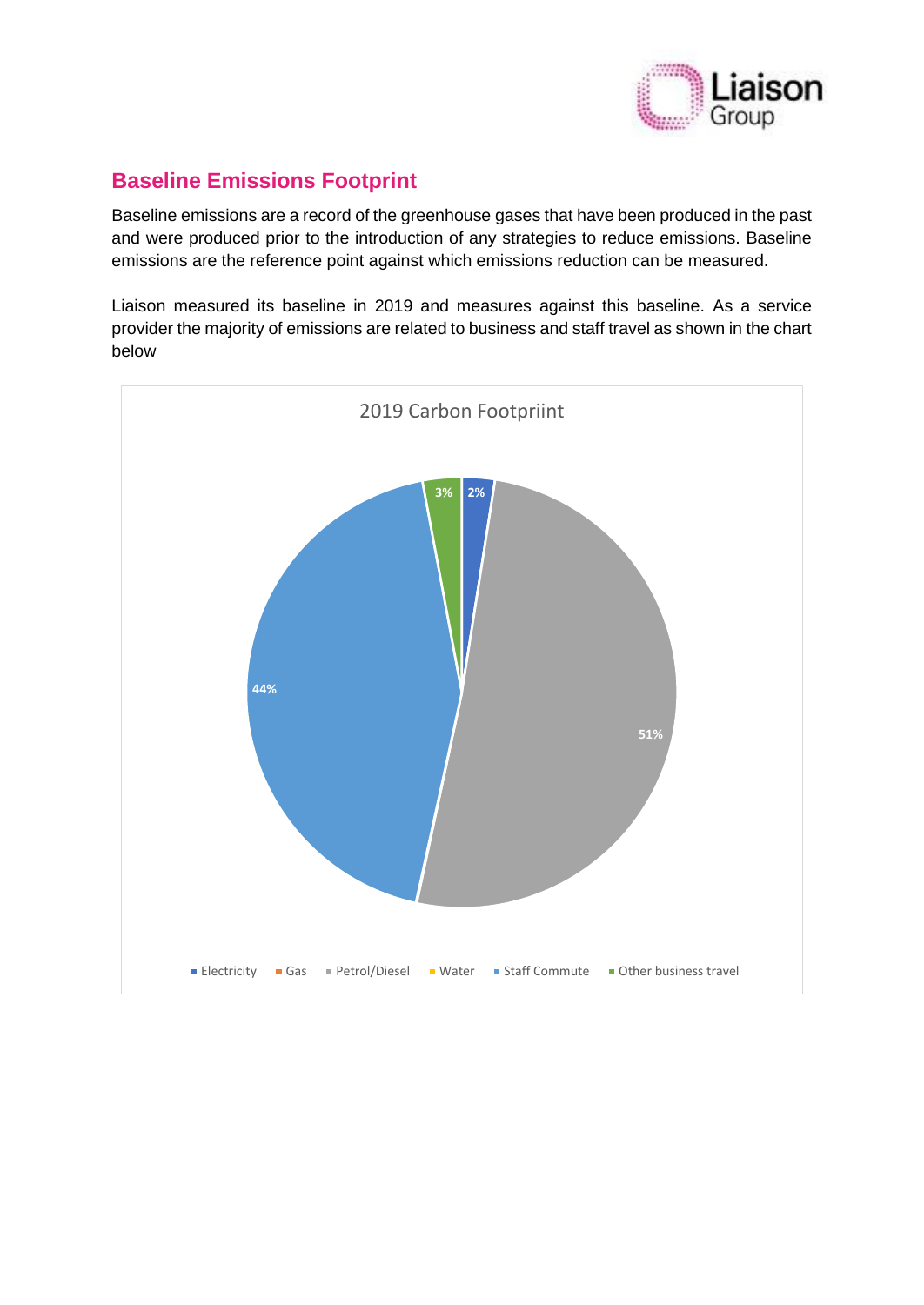

# **Completed Projects**

During 2020, and with the on-set of the pandemic, Liaison was able to review its operating activities and make significant changes to reduce emissions.

The closure of our offices has allowed all workers to work from home, removing all commuting emissions with zero office occupancy. We encourage both internal and external meetings to be ran virtually using digital technology and promote the use of public transportation where necessary for meetings and events.

We encourage and incentivise the use of employee car sharing schemes and continue to work with GMP Drivercare to support employees to switch to electric vehicles.

We have run an innovative communications campaign to educate and drive awareness around events such as World Environment Day, from this campaign 90% of communication is now via electronic media, we envisage being 100% paperless by 2025.

Our internal environmental management system is audited annually. It focuses on objectives and actions on areas that will have the most significant environmental impact both in the short and long term.

### **In the future we hope to implement further measures such as:**

- Reuse / recycle old IT kits
- Build awareness amongst our workforce of the impact of their decisions on our journey to net zero.
- Work closely with other organisations at their sites to measure electricity consumption and fuel, switching to 100% renewable where possible.
- Reduce further business travel by air, rail, and road through effective measurements and a sustainable travel policy.
- Actively quantify carbon emissions from working from home via a rolling employee survey and use this as an opportunity to decrease emissions via employee engagement.
- Work with suppliers to encourage them to set their own carbon reductions targets.
- Deploy laptop power management policy
- Turn servers off and back on-again using runbooks in Azure
- Purchase energy efficient devices
- Anything IMPACT destroy is sent to a recognised recycling company who disposes / reuses ethically what can be reused
- Monitors can get dynamic brightness depending on lighting conditions
- Move to sustainable materials for laptop cases / bags
- Deploy energy efficient power profiles, screensaver, sleep modes and track estimated energy consumption